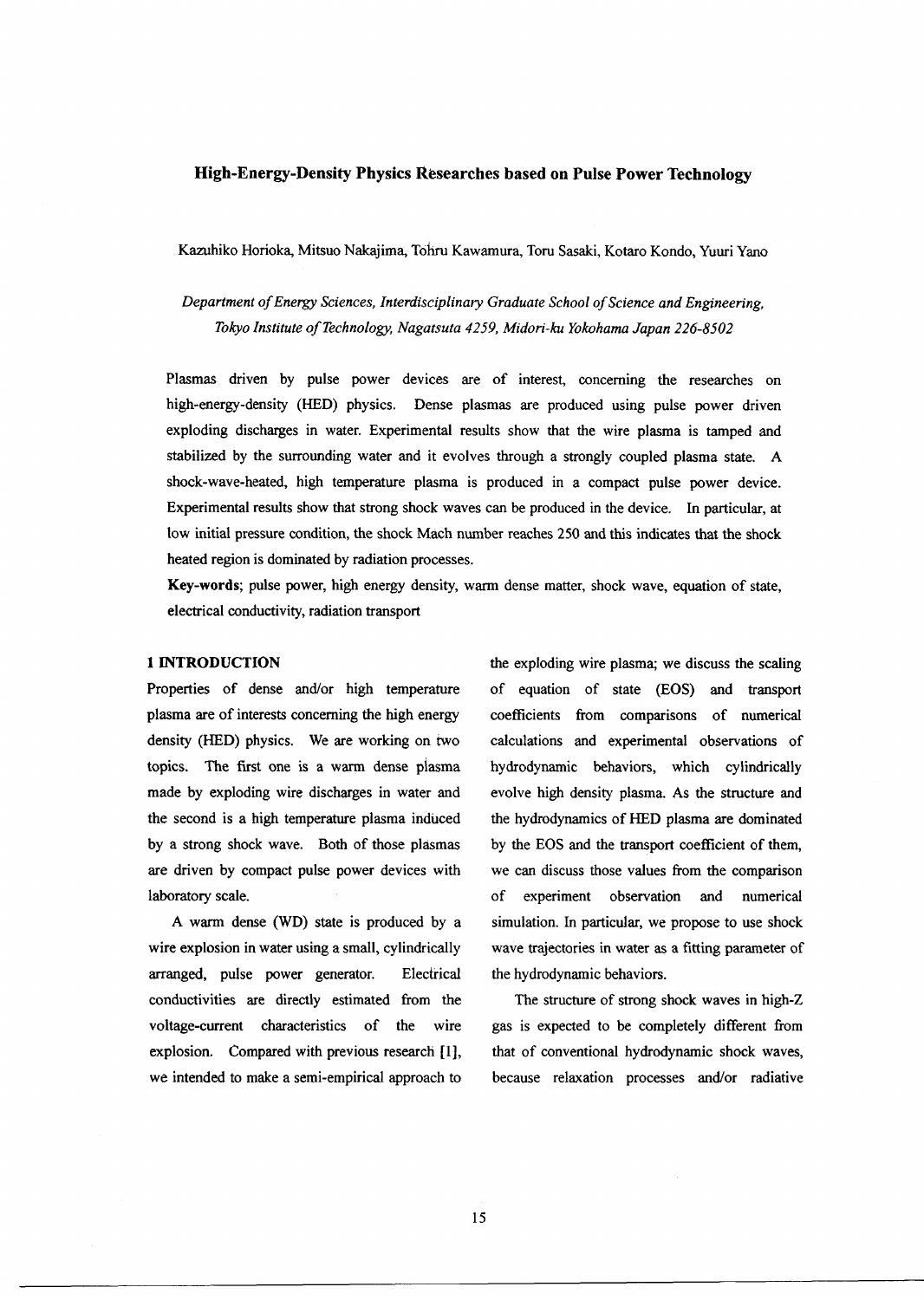processes in the shock heated region affect the structure of shock wave itself [2],

For the discussion of such a complicated hydrodynamics, the geometry should be as simple as possible. The exploding plasma in water is tamped and stabilized by the surrounding water and it makes cylindrically expanding plasma. To make a well-defined, steady state, high temperature plasma, we designed a compact pulse power device, which has a pair of tapered electrodes and a cylindrical guiding tube. This configuration enables us to use one-dimensional assumption.

# 2 WIRE EXPLOSION IN WATER FOR WARM DENSE MATTER PHYSICS

In order to make warm dense plasmas, thin (50  $\mu$  m-100  $\mu$  m dia.) wires are exploded in a water-filled chamber. In the experiments, wire materials, their radius and the charge voltage are changed to make the plasma over a wide range of parameters.



Fig.l Experimental set-up and photograph of the device for exploding wire experiments

# 2-1 Experimental Arrangement

Figure 1 shows a schematic diagram of the exploding wire discharges in water [3,4], A capacitor bank C, consists of cylindrically arranged  $8x0.4\mu$ F low inductance capacitors. The stray inductance Ls of the device was estimated to be  $Ls=105\mu H$  and it drove the wire explosion in water with time scale of usec. The current and the voltage are measured with a Rogowski coil and a resistive voltage divider. The evolutions of wire/plasma boundary and the shock wave are measured with fast streak/framing camera. From these measurements, we can directly estimate the electrical conductivities of exploding plasma.

### 2-2 Electrical Conductivity

Using the framing camera, the radius and the particle density was estimated to be typically  $10^{21}$ cm<sup>-3</sup> at 2µsec from start of the discharge. Figure 2 shows the evolution of electrical conductivities of aluminum (Al), copper (Cu), and tungsten (W) wires.



Fig.2 Evolution of conductivities for Al, Cu, and W wire explosion in water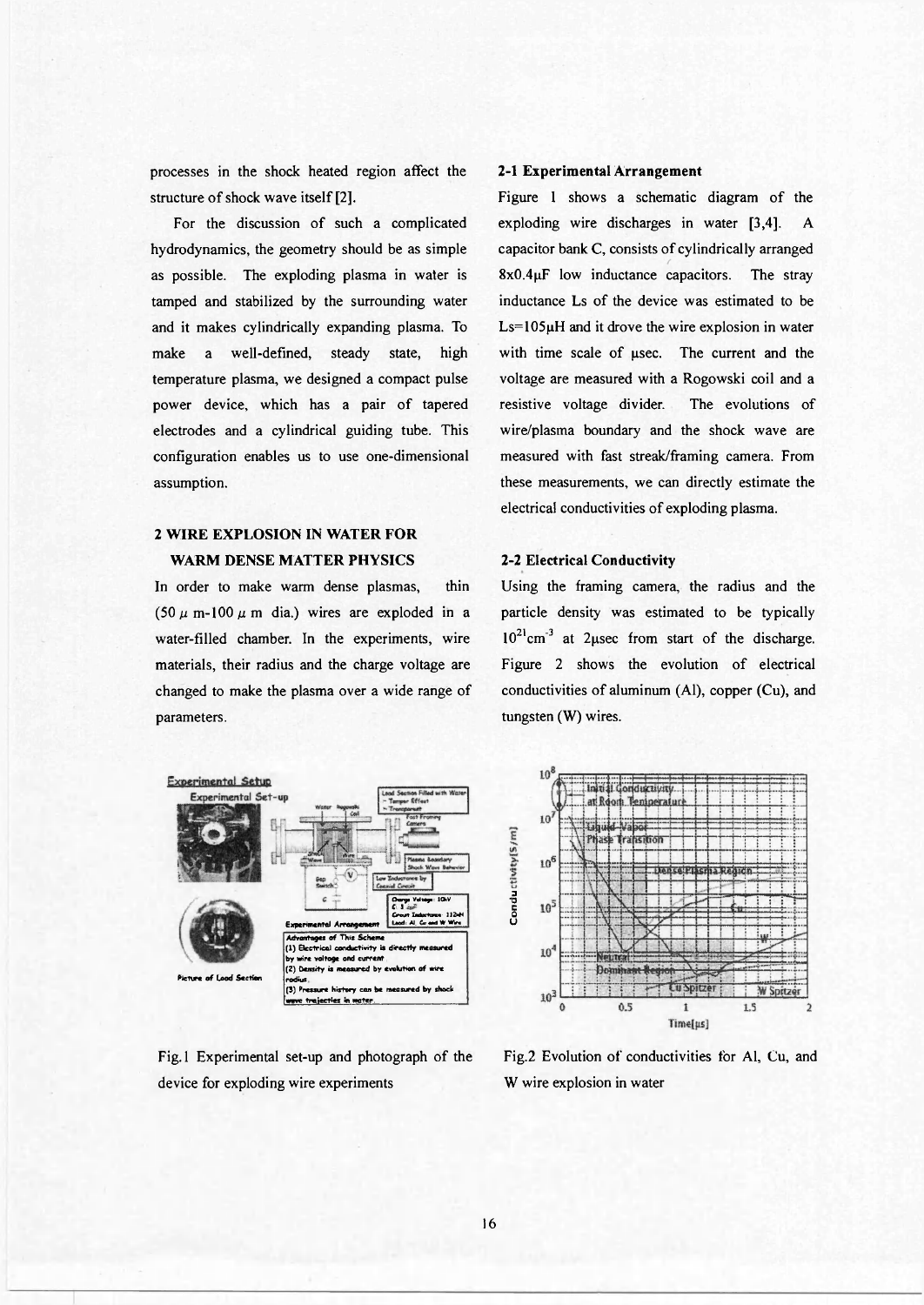

the EOS model. Figure 4 shows an illustration of the shock trajectory induced by the plasma evolution. The exploding wire/plasma induces a cylindrically developing shock wave, as a piston, through "characteristics" in water. As illustrated in the figure, the shock trace expands the behavior of the plasma motion, both in space and time. This indicates that the shock wave trajectory in water is informative for estimation of the plasma pressure, i.e., for the EOS modeling.

Fig.3 Experimental and numerical evolutions of wire/plasma boundary and shock surface in water

The dotted lines in the figure show theoretical values for conductivities based on a modified Sptzer's model, and as can be seen, the experimental observations of the conductivities are more that lOtimes of the theoretical values.

We calculate the hydrodynamic behavior of the exploding plasma and the shock wave propagation in water using a ID magneto-hydrodynamic simulation. To make the calculation, we need EOS models and the transport coefficients. Figure 3 shows the comparison of numerical and experimental evolution of the shock wave and the plasma boundary for A1 wire explosion. Experimentally obtained conductivities and Q-EOS model [5] are used in this calculation.

As the hydrodynamics are strongly dependent on the EOS model, we can evaluate its applicability in the parameter region of WD plasma, by using it as a fitting parameter. Especially the numerical shock trace is more strongly affected by that of plasma boundary ;i.e.,

# 3 FORMATION OF STRONG SHOCK WAVES WITH PULSE POWER DEVICE

Another compact pulse power device is constructed for generation of quasi-steady, one-dimensional, strong shock waves. The cross-section of the discharge region is gradually decreased with a pair of tapered electrodes. The shock wave induced by an electro-magnetically driven current sheet is guided through the tapered section to the top of electrodes. At the end of the electrodes, an acrylic guiding tube is attached to make one dimensional flow [6].



Fig.4 Schematic illustration of exploding wire discharges in water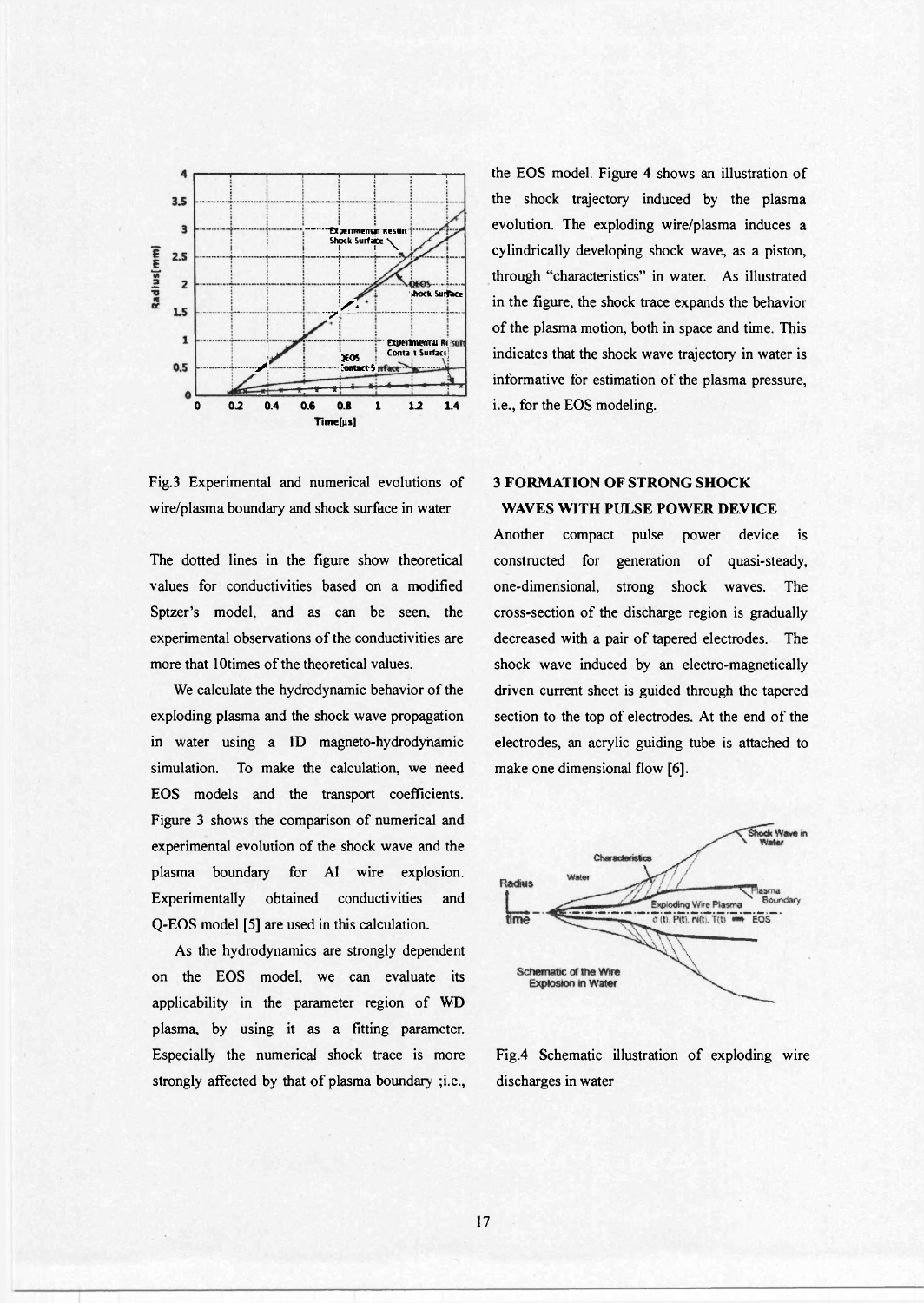#### 3-1 Experimental Arrangement

The experimental set up of the pulse power device is shown in Fig.5. The acrylic guiding tube is advantageous to observe the shock wave propagation. The shock speed is measured by a fast framing/streak camera through the acrylic guiding tube. To drive the electro-magnetic pulse, twelve plastic capacitors are arranged in a cylindrical geometry. They are normally charged to 20kV and switched by a pressurized gap switch, which drove 160kA in the discharge chamber.

# 3-2 Experimental Results

Figure 6 shows typical experimental results. The solid line in the figure shows a criterion of radiative shock based on a steady state one dimensional flow [7]. As shown, the front velocity increased with the decrease of initial filling pressure of Xe. When the discharge chamber is filled with low pressure Xe gas, the shock Mach number M reached M=250, and, as shown in the figure, this value adequately exceeds the criterion for radiative shock waves.



Fig.5 Experimental arrangement for shock heated high temperature hydrodynamics



Fig.6 Observed front speed and shock Mach number versus initial filling pressure of Xe

A streak picture is shown in Fig.7, together with a typical numerical calculation of the electromagnetically driven flow of Xe. The upper part is the streak image of the flow and the lower shows a schematic of typical profiles of the relaxation region. In the calculation electron-ion and ionization relaxation process of the Xe plasma is estimated under an assumption of one-dimensional shock heated, steady flow.



Fig.7 Streak image and typical temperature profiles of shock heated Xe plasma